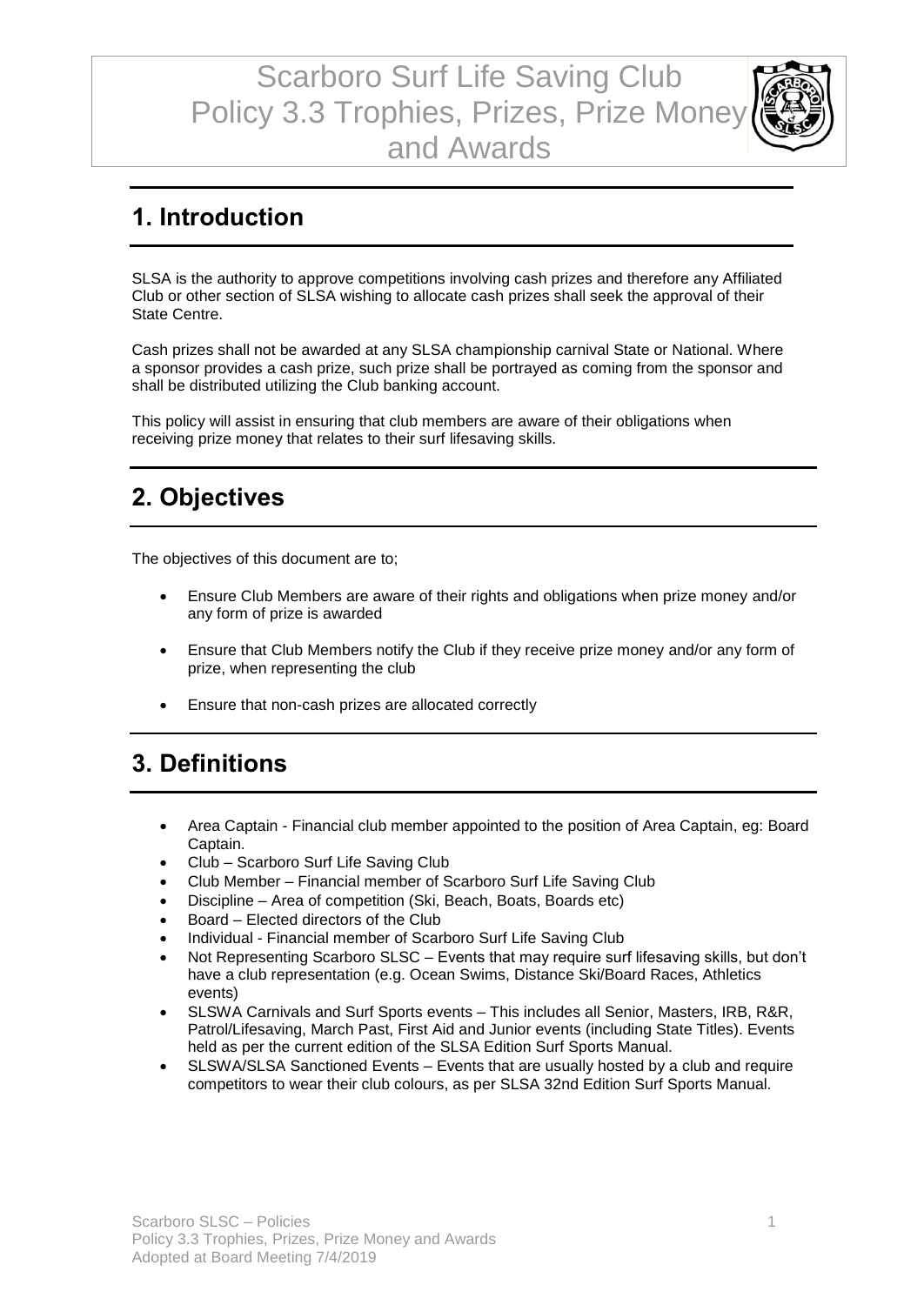

# **4. Cash Prizes at SLSA Events**

Where a cash prize (in the form of cash, cash voucher or any equivalent form intended to be transferred into cash) is awarded on the result of any event organised and/or managed by any section of SLSA, the member/s involved will receive 50% of the net after cost of entry fees and other associated Club expenses have been deducted.

Or, in the case of the member/s having paid the full entry fee and all other associated expenses, then the member/s involved will receive 50% of the gross.

At any time, the Board at its absolute discretion, can vary the allocation of prize money in the favour of the member/s.

#### **5. Non Cash Prizes at SLSA Events**

Where a non-cash prize (in the form of gear / equipment, of SLS specifications or any other item other than cash or any form which is intended to be transferred into cash) is awarded on the result of any event organised and/or managed by any section of SLSA, the prize will be retained by the Club for allocation and/or use as it deems fit, regardless of whether the Club or the member/s pay any entry fee.

The exception being prizes intended as personal trophies for individual events, where the member will retain the trophy.

### **6. Prizes Generally at Non SLSA Events**

Where a prize, cash or otherwise (other than any item which can reasonably be considered a personal trophy) is awarded on any non SLSA organised and/or managed event and the member/s are using Club equipment in the event, then approval for use of the equipment must first be sought from the Director Surf Sports and a 60% member /40% Club sharing of the prize money will be standard procedure.

An agreement of allocation of such prize if other than cash, must be obtained from the Board before the equipment is so used.

#### **7. Awards and Presentation Functions**

Where a Club Member is requested to attend a SLSA/SLSWA Awards Presentation where they are a nominee, the Club will pay a reasonable amount, as may be determined by the Board, towards the cost of attendance for that person.

The Club will also pay a reasonable amount towards the cost of attendance of directors and other Club officers, as deemed relevant by the Board, at SLSWA Awards Nights and SLSA Awards Nights.